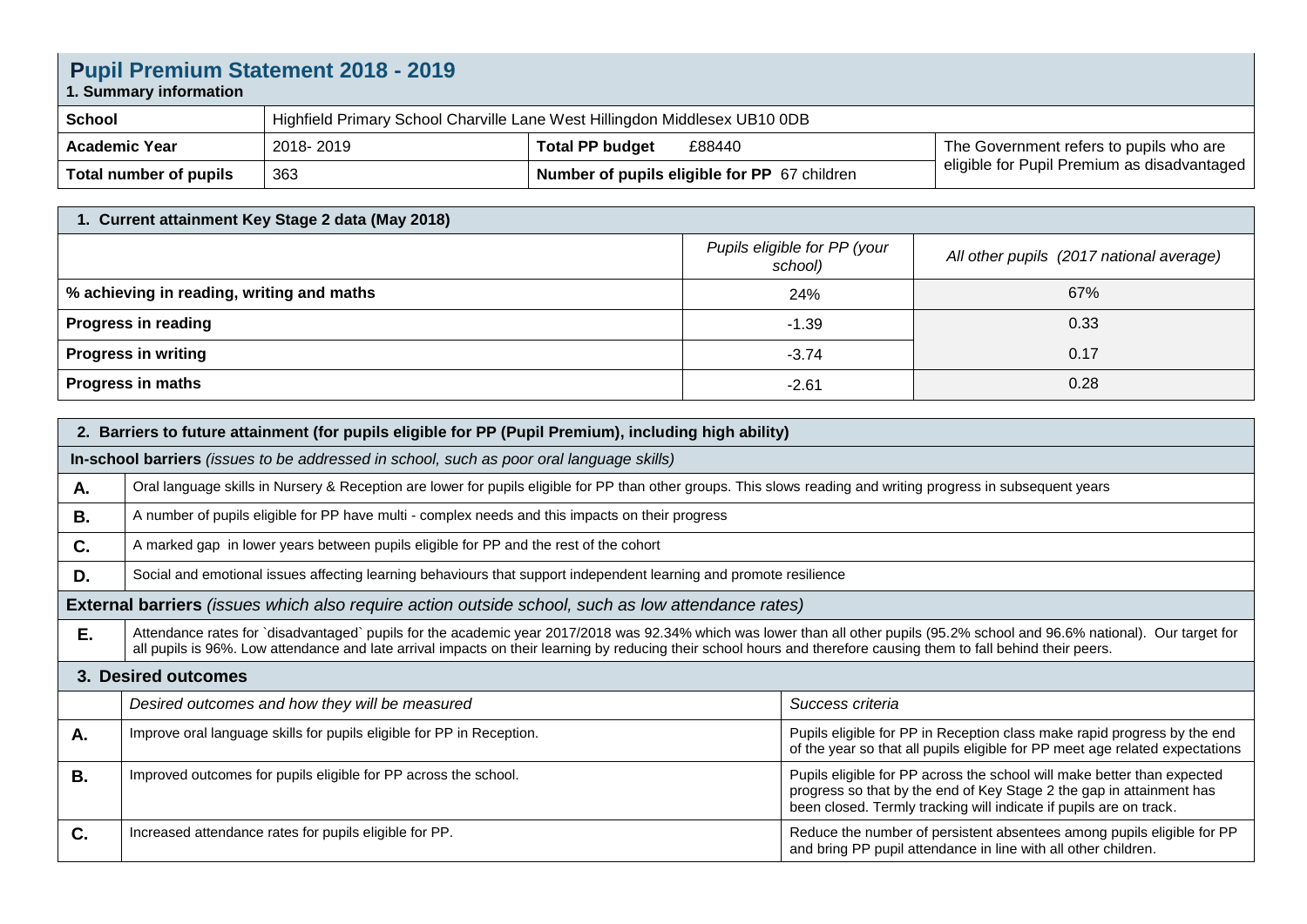| 4. Planned expenditure                                                                                                                                                                      |                                                                                                                                                                                                                                 |                                                                                                                                                                                                                                                                                 |                                                                                                                                                                                                                                                                                  |                            |                                            |
|---------------------------------------------------------------------------------------------------------------------------------------------------------------------------------------------|---------------------------------------------------------------------------------------------------------------------------------------------------------------------------------------------------------------------------------|---------------------------------------------------------------------------------------------------------------------------------------------------------------------------------------------------------------------------------------------------------------------------------|----------------------------------------------------------------------------------------------------------------------------------------------------------------------------------------------------------------------------------------------------------------------------------|----------------------------|--------------------------------------------|
| Academic year                                                                                                                                                                               | 2018/2019                                                                                                                                                                                                                       |                                                                                                                                                                                                                                                                                 |                                                                                                                                                                                                                                                                                  |                            |                                            |
| The three headings below enable schools to demonstrate how they are using the pupil premium to improve classroom pedagogy, provide targeted support<br>and support whole school strategies. |                                                                                                                                                                                                                                 |                                                                                                                                                                                                                                                                                 |                                                                                                                                                                                                                                                                                  |                            |                                            |
| i. Quality of teaching for all                                                                                                                                                              |                                                                                                                                                                                                                                 |                                                                                                                                                                                                                                                                                 |                                                                                                                                                                                                                                                                                  |                            |                                            |
| <b>Desired outcome</b>                                                                                                                                                                      | Chosen action /<br>approach                                                                                                                                                                                                     | What is the evidence and rationale<br>for this choice?                                                                                                                                                                                                                          | How will you ensure it is<br>implemented well?                                                                                                                                                                                                                                   | <b>Staff lead</b>          | When will you<br>review<br>implementation? |
| A & B<br>Improved oral language<br>skills in Reception and<br>writing skills across the<br>school                                                                                           | Ongoing staff training on<br>high quality feedback<br>Refresher of the focused<br>programme of Phonics<br>/SPaG training for both<br>teachers & TAs<br>Specialist teachers to<br>teach Grammar to KS2<br>once a week            | External evidence indicates high quality<br>feedback is an effective way to improve<br>attainment and is an approach we can<br>embed across the school<br>Training tailored to individual school and<br>pupil needs more effective in raising<br>standards than generic courses | Use INSET days to deliver training<br>One hour of Pupil Conferencing<br>allocated to each teacher per week -<br>teacher to provide feedback<br>Pupil progress and attainment will be<br>monitored through book monitoring,<br>lesson observations and half termly<br>assessments | Deputy Head                | Termly                                     |
|                                                                                                                                                                                             | <b>Total budgeted cost</b>                                                                                                                                                                                                      | £15,000                                                                                                                                                                                                                                                                         |                                                                                                                                                                                                                                                                                  |                            |                                            |
| ii. Targeted support                                                                                                                                                                        |                                                                                                                                                                                                                                 |                                                                                                                                                                                                                                                                                 |                                                                                                                                                                                                                                                                                  |                            |                                            |
| <b>Desired outcome</b>                                                                                                                                                                      | <b>Chosen</b><br>action/approach                                                                                                                                                                                                | What is the evidence and rationale<br>for this choice?                                                                                                                                                                                                                          | How will you ensure it is<br>implemented well?                                                                                                                                                                                                                                   | <b>Staff lead</b>          | When will you<br>review<br>implementation? |
| A - Improved oral<br>language skills in<br>Reception<br>B Improved outcomes for<br>pupils eligible for PP                                                                                   | Language Link intervention<br>Smaller focused teaching<br>of phonics<br>Specialist small group<br>teaching of English &<br>Maths<br>Y6 Booster classes in<br>English and Maths<br>Nurture Groups & pupil<br>well - being groups | School data indicates impact of this<br>approach<br>Children are identified any teaching focuses<br>on closing any gaps<br>To support the social, emotional &<br>communication needs and self-esteem of<br>disadvantaged pupils                                                 | Termly monitoring of pupil progress to<br>measure impact and effectiveness of<br>interventions<br>Termly reviews with pupils, parents<br>and staff to evaluate impact                                                                                                            | <b>Inclusion</b><br>Leader | Termly                                     |